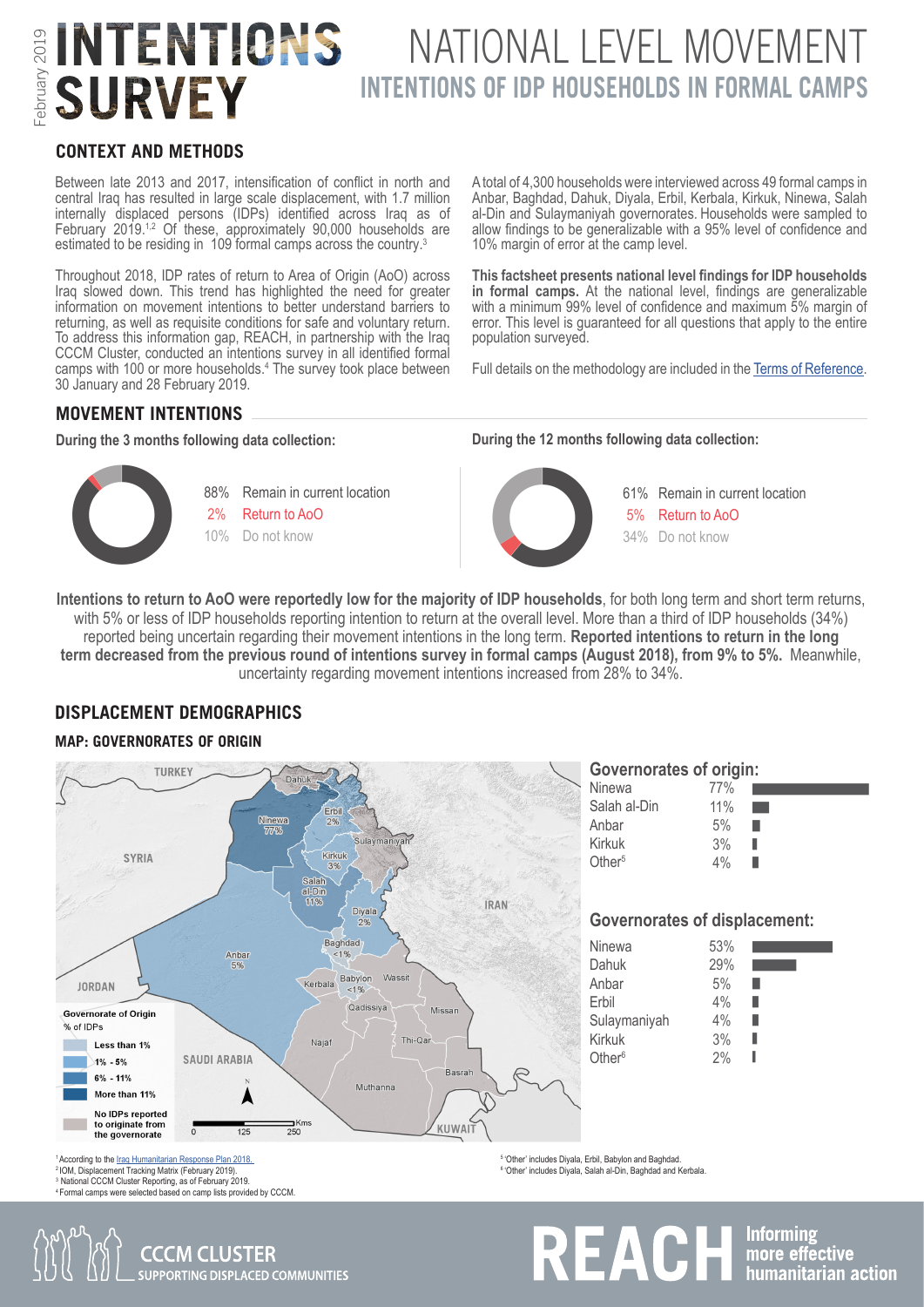## **REASONS TO RETURN TO AOO**

## **REASONS NOT TO RETURN TO AOO**

**Top five reasons for intending to return to AoO (among IDP households intending to return):\***

| Security in AoO stable                       | 58% |  |
|----------------------------------------------|-----|--|
| Emotional desire to return                   | 34% |  |
| AoO cleared of unexploded ordnance (UXO) 29% |     |  |
| Other family members returned to AoO         | 22% |  |
| Secure house and land in AoO                 | 18% |  |

**Top five reasons for not intending to return to AoO (among IDP households not intending to return):\*,**<sup>7</sup>

| House damaged or destroyed       | 37% |  |
|----------------------------------|-----|--|
| No financial means to return     | 30% |  |
| Lack of security forces          | 29% |  |
| Lack of livelihood opportunities | 27% |  |
| Perceived presence of mines      | 25% |  |
|                                  |     |  |

**Among IDP households that intended to return, more than half reported that stabilization of security in their AoO was the main reason for intending to return (58%)**, followed by more than a third reporting emotional desire to return (34%). Compared to the findings from the intentions survey conducted in August 2018, IDP households increasingly reported stabilisation of security in AoO as a main reason to return to their AoO, especially AoO being cleared of UXO (from 5% to 29%). **Conversely, the most reported reasons for IDP households to not intend to return to their AoO were damage or destruction of their homes (37%)**, the lack of financial means to return (30%) and the lack of security forces in AoO (29%), which were similar to the reasons reported in the last round. **Reasons for intending to return and not intending to return underlined that security continues to be key in influencing decisions to return.**

# **PRIMARY NEEDS AND BARRIERS TO RETURN TO AOO**

**Proportion of IDP households that reported attempting to return to their AoO, but were re-displaced to a formal camp:**



**Top five needs IDP households reported to enable return to their AoO:\***

| Increased safety and security in AoO   |  |  |  |  |
|----------------------------------------|--|--|--|--|
| Rehabilitation/reconstruction of homes |  |  |  |  |
| Availability of basic services in AoO  |  |  |  |  |
| Livelihood opportunities in AoO        |  |  |  |  |
| Access to information on the situation |  |  |  |  |

| 63% |  |
|-----|--|
| 55% |  |
| 44% |  |
| 32% |  |
| 20% |  |

**A majority of IDP households reported the need to increase safety and security conditions in AoO (63%) and more than half reported the need of rehabilitation and reconstruction of their homes (55%) as needs to enable return to AoO.**  Findings by AoO provide insight into where needs may be highest in terms of shelter-based interventions. Other needs reported to enable return were the availability of basic services (44%), the increase in livelihood opportunities (32%) and the improvement of access to information on the current situation in AoO (20%). **The latter echoes the high proportion of IDP households reporting uncertainty regarding their movement intentions over the 12 months following data collection (34%).**  Compared to the previous round of surveys (August 2018), the main reported needs were similar, with a slight increase of IDP households reporting the need for increased safety and security in AoO (from 58% to 63%) and the reconstruction of their home (from 45% to 55%) as the top needs.

#### **PERCEPTIONS OF SHELTER CONDITIONS IN AOO**

#### **Reported level of damage to home in AoO:**



49% Completely destroyed 28% Heavily damaged 13% Partially damaged

- Undamaged 5%
- Do not know 5%

**SUPPORTING DISPLACED COMMUNITIES** 

enable IDP households to return to their AoO (55%), as well as in house damage and destruction as the most frequently reported reasons for not intending to return to AoO (37%).





**A high proportion of IDP households reported important damage to their homes (77%), which is also reflected in the reported need for rehabilitation and reconstruction** to